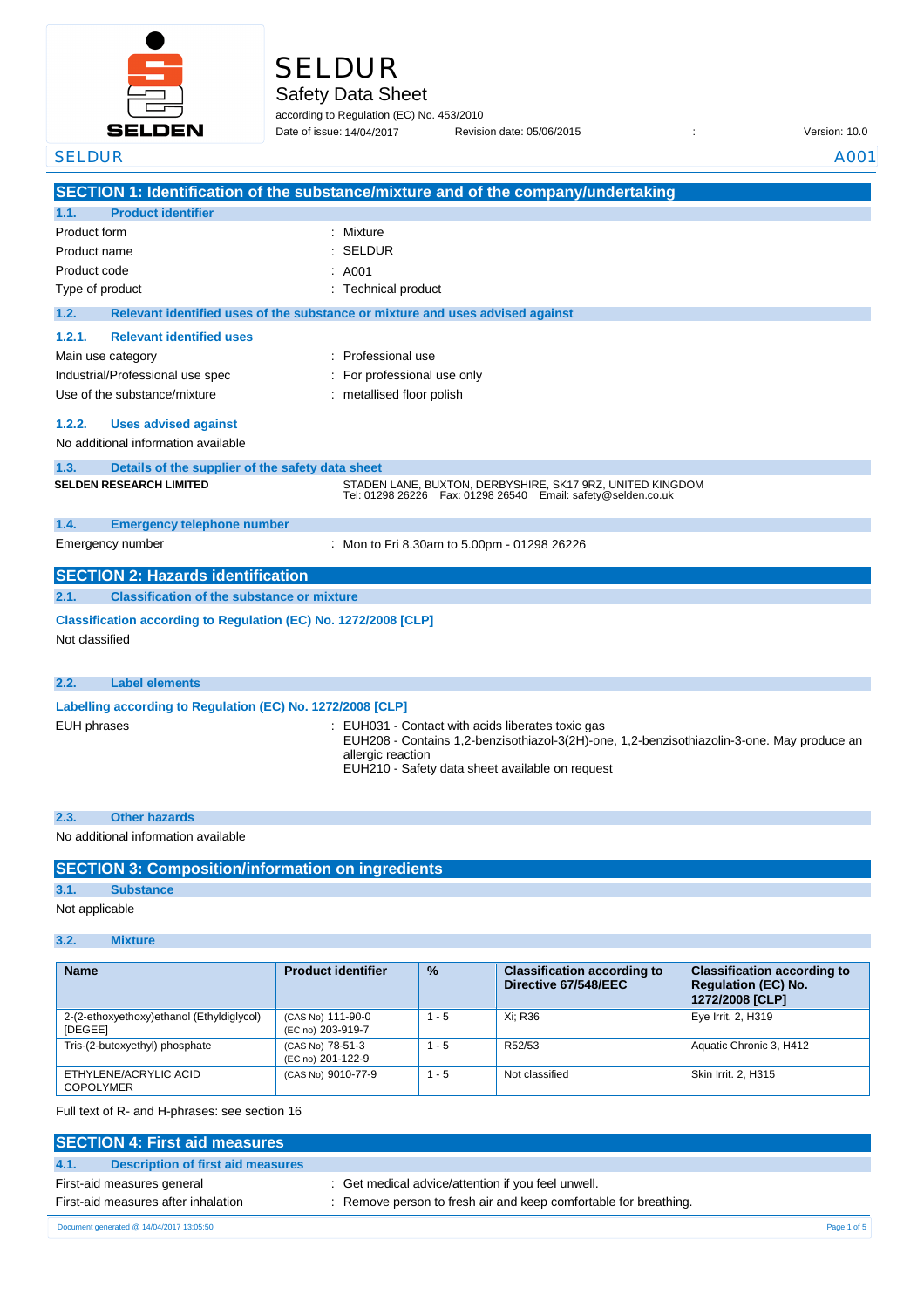| <b>SELDUR</b>                                                               | A001                                                                                                                                                                                            |
|-----------------------------------------------------------------------------|-------------------------------------------------------------------------------------------------------------------------------------------------------------------------------------------------|
| Safety Data Sheet                                                           |                                                                                                                                                                                                 |
| according to Regulation (EC) No. 453/2010                                   |                                                                                                                                                                                                 |
| First-aid measures after skin contact                                       | : Wash with plenty of soap and water.                                                                                                                                                           |
| First-aid measures after eye contact                                        | : IF IN EYES: Rinse cautiously with water for several minutes. Remove contact lenses, if present<br>and easy to do. Continue rinsing. If eye irritation persists: Get medical advice/attention. |
| First-aid measures after ingestion                                          | : Give nothing or a little water to drink. Get medical advice/attention if you feel unwell.                                                                                                     |
| 4.2.<br>Most important symptoms and effects, both acute and delayed         |                                                                                                                                                                                                 |
| Symptoms/injuries after inhalation                                          | : May cause respiratory irritation.                                                                                                                                                             |
| Symptoms/injuries after skin contact                                        | : Repeated exposure may cause skin dryness or cracking.                                                                                                                                         |
| Symptoms/injuries after eye contact                                         | : Causes eye irritation.                                                                                                                                                                        |
| Symptoms/injuries after ingestion                                           | : May cause a light irritation of the linings of the mouth, throat, and gastrointestinal tract.                                                                                                 |
| 4.3.                                                                        | Indication of any immediate medical attention and special treatment needed                                                                                                                      |
| Treat symptomatically.                                                      |                                                                                                                                                                                                 |
| <b>SECTION 5: Firefighting measures</b>                                     |                                                                                                                                                                                                 |
| 5.1.<br><b>Extinguishing media</b>                                          |                                                                                                                                                                                                 |
|                                                                             |                                                                                                                                                                                                 |
| Suitable extinguishing media                                                | : Carbon dioxide. Dry powder. Foam.                                                                                                                                                             |
| 5.2.<br>Special hazards arising from the substance or mixture               |                                                                                                                                                                                                 |
| No additional information available                                         |                                                                                                                                                                                                 |
| 5.3.<br><b>Advice for firefighters</b>                                      |                                                                                                                                                                                                 |
| No additional information available                                         |                                                                                                                                                                                                 |
| <b>SECTION 6: Accidental release measures</b>                               |                                                                                                                                                                                                 |
| Personal precautions, protective equipment and emergency procedures<br>6.1. |                                                                                                                                                                                                 |
| 6.1.1.<br>For non-emergency personnel                                       |                                                                                                                                                                                                 |
| Emergency procedures                                                        | : Evacuate unnecessary personnel.                                                                                                                                                               |
|                                                                             |                                                                                                                                                                                                 |
| 6.1.2.<br>For emergency responders                                          |                                                                                                                                                                                                 |
| Protective equipment                                                        | : Use personal protective equipment as required.                                                                                                                                                |
| 6.2.<br><b>Environmental precautions</b>                                    |                                                                                                                                                                                                 |
| Avoid release to the environment.                                           |                                                                                                                                                                                                 |
| 6.3.<br>Methods and material for containment and cleaning up                |                                                                                                                                                                                                 |
| For containment                                                             | : Collect spillage.                                                                                                                                                                             |
| Methods for cleaning up                                                     | : Soak up spills with inert solids, such as clay or diatomaceous earth as soon as possible.                                                                                                     |
| <b>Reference to other sections</b><br>6.4.                                  |                                                                                                                                                                                                 |
|                                                                             | For further information refer to section 8: "Exposure controls/personal protection". For further information refer to section 13.                                                               |
|                                                                             |                                                                                                                                                                                                 |
| <b>SECTION 7: Handling and storage</b>                                      |                                                                                                                                                                                                 |
| <b>Precautions for safe handling</b><br>7.1.                                |                                                                                                                                                                                                 |
| Precautions for safe handling                                               | : Avoid contact with eyes.                                                                                                                                                                      |
| Hygiene measures                                                            | : Do not eat, drink or smoke when using this product.                                                                                                                                           |
| 7.2.<br>Conditions for safe storage, including any incompatibilities        |                                                                                                                                                                                                 |
| Technical measures                                                          | : Does not require any specific or particular technical measures.                                                                                                                               |
| Storage conditions                                                          | : Keep container closed when not in use.                                                                                                                                                        |
| Incompatible products                                                       | Oxidizing agent. Strong acids. Strong bases.                                                                                                                                                    |
| Special rules on packaging                                                  | : Keep only in original container.                                                                                                                                                              |
| 7.3.<br><b>Specific end use(s)</b>                                          |                                                                                                                                                                                                 |
| No additional information available                                         |                                                                                                                                                                                                 |
| <b>SECTION 8: Exposure controls/personal protection</b>                     |                                                                                                                                                                                                 |
| <b>Control parameters</b><br>8.1.                                           |                                                                                                                                                                                                 |

No additional information available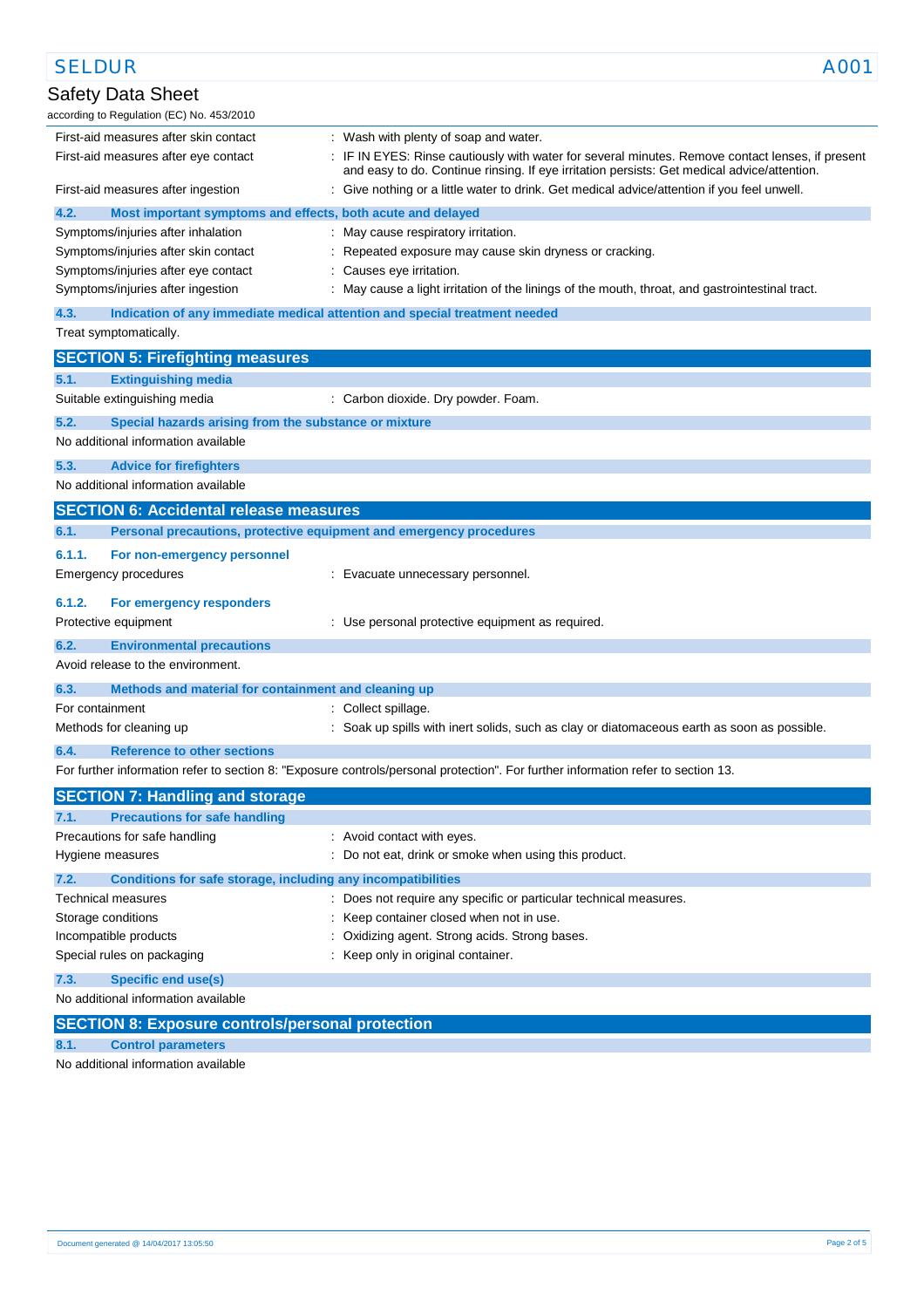## SELDUR A001

## Safety Data Sheet

according to Regulation (EC) No. 453/2010

| 8.2.<br><b>Exposure controls</b>  |                                                        |
|-----------------------------------|--------------------------------------------------------|
| Materials for protective clothing | : Not required for normal conditions of use            |
| Hand protection                   | : In case of repeated or prolonged contact wear gloves |
| Eye protection                    | : Not required for normal conditions of use            |
| Skin and body protection          | : Not required for normal conditions of use            |
| Respiratory protection            | : Not required for normal conditions of use            |

## **SECTION 9: Physical and chemical properties 9.1. Information on basic physical and chemical properties** Physical state : Liquid Appearance : Colorless liquid. Colour : white. Odour : characteristic. Odour threshold **in the contract of the Contract of Contract Contract of Contract Contract Contract Contract Contract Contract Contract Contract Contract Contract Contract Contract Contract Contract Contract Contract Contr** pH : 8 Relative evaporation rate (butylacetate=1) : No data available Melting point **in the case of the case of the case of the case of the case of the case of the case of the case of the case of the case of the case of the case of the case of the case of the case of the case of the case of** Freezing point **in the case of the case of the case of the case of the case of the case of the case of the case of the case of the case of the case of the case of the case of the case of the case of the case of the case of**

| Boiling point                    | : No data available |
|----------------------------------|---------------------|
| Flash point                      | No data available   |
| Auto-ignition temperature        | No data available   |
| Decomposition temperature        | No data available   |
| Flammability (solid, gas)        | No data available   |
| Vapour pressure                  | : No data available |
| Relative vapour density at 20 °C | : No data available |
| Relative density                 | : 1,02              |
| Solubility                       | : No data available |
| Log Pow                          | : No data available |
| Viscosity, kinematic             | : No data available |
| Viscosity, dynamic               | : No data available |
| Explosive properties             | No data available   |
| Oxidising properties             | No data available   |
| <b>Explosive limits</b>          | : No data available |

### **9.2. Other information**

No additional information available

|       | <b>SECTION 10: Stability and reactivity</b>  |
|-------|----------------------------------------------|
| 10.1. | <b>Reactivity</b>                            |
|       | No additional information available          |
| 10.2. | <b>Chemical stability</b>                    |
|       | Stable under normal conditions.              |
| 10.3. | <b>Possibility of hazardous reactions</b>    |
|       | No additional information available          |
| 10.4. | <b>Conditions to avoid</b>                   |
|       | No additional information available          |
| 10.5. | <b>Incompatible materials</b>                |
|       | No additional information available          |
| 10.6. | <b>Hazardous decomposition products</b>      |
|       | No additional information available          |
|       | <b>SECTION 11: Toxicological information</b> |

## **11.1. Information on toxicological effects**

Acute toxicity **in the case of the CALIC CONTEX** and Acute toxicity **contract to a set of the contract of the contract of the contract of the contract of the contract of the contract of the contract of the contract of the**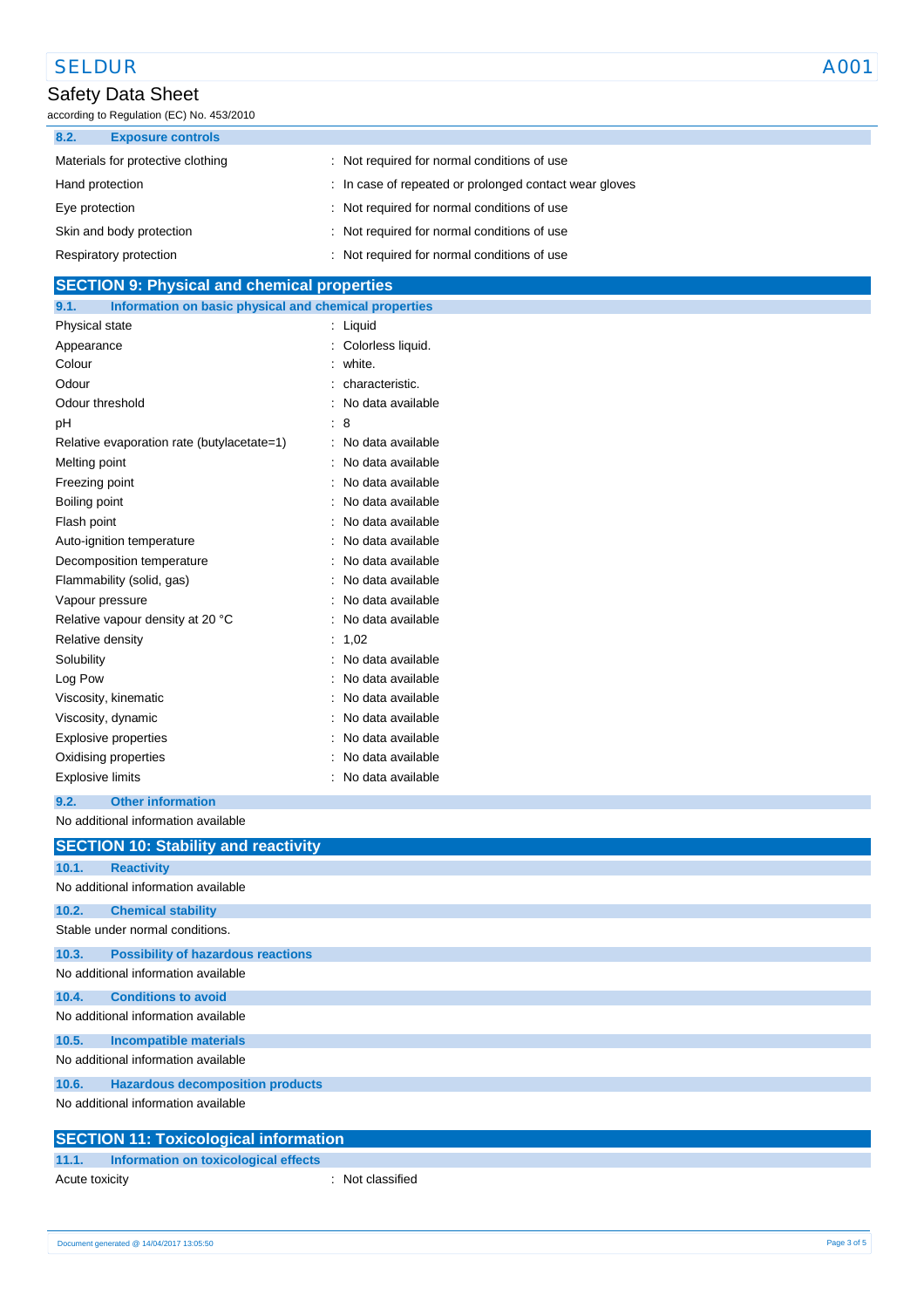## SELDUR A001

## Safety Data Sheet

according to Regulation (EC) No. 453/2010

| Skin corrosion/irritation                             |  | : Not classified |
|-------------------------------------------------------|--|------------------|
|                                                       |  | pH: 8            |
| Serious eye damage/irritation                         |  | : Not classified |
|                                                       |  | pH: 8            |
| Respiratory or skin sensitisation                     |  | : Not classified |
| Germ cell mutagenicity                                |  | : Not classified |
| Carcinogenicity                                       |  | : Not classified |
| Reproductive toxicity                                 |  | : Not classified |
| Specific target organ toxicity (single exposure)      |  | : Not classified |
| Specific target organ toxicity (repeated<br>exposure) |  | : Not classified |
| Aspiration hazard                                     |  | Not classified   |

| <b>SECTION 12: Ecological information</b>                                   |                                  |
|-----------------------------------------------------------------------------|----------------------------------|
| <b>Toxicity</b><br>12.1.                                                    |                                  |
| Tris-(2-butoxyethyl) phosphate (78-51-3)                                    |                                  |
| LC50 fishes 1                                                               | 24 mg/l                          |
| EC50 other aquatic organisms 1                                              | 75 mg/l                          |
| EC50 other aquatic organisms 2                                              | IC50 algea (72 h) mg/l           |
| 12.2.                                                                       |                                  |
| <b>Persistence and degradability</b><br>No additional information available |                                  |
|                                                                             |                                  |
| 12.3.<br><b>Bioaccumulative potential</b>                                   |                                  |
| Tris-(2-butoxyethyl) phosphate (78-51-3)                                    |                                  |
| Log Pow                                                                     | 3,75                             |
| 12.4.<br><b>Mobility in soil</b>                                            |                                  |
| No additional information available                                         |                                  |
| 12.5.<br><b>Results of PBT and vPvB assessment</b>                          |                                  |
| No additional information available                                         |                                  |
| <b>Other adverse effects</b><br>12.6.                                       |                                  |
| No additional information available                                         |                                  |
| <b>SECTION 13: Disposal considerations</b>                                  |                                  |
| 13.1.<br><b>Waste treatment methods</b>                                     |                                  |
| No additional information available                                         |                                  |
| <b>SECTION 14: Transport information</b>                                    |                                  |
| In accordance with ADR / RID / IMDG / IATA / ADN                            |                                  |
|                                                                             |                                  |
| 14.1.<br><b>UN number</b>                                                   |                                  |
| Not regulated for transport                                                 |                                  |
| <b>UN proper shipping name</b><br>14.2.<br>Proper Shipping Name (ADR)       |                                  |
| Proper Shipping Name (IMDG)                                                 | Not applicable<br>Not applicable |
| Proper Shipping Name (IATA)                                                 | Not applicable                   |
|                                                                             |                                  |
| 14.3.<br><b>Transport hazard class(es)</b><br><b>ADR</b>                    |                                  |
| Transport hazard class(es) (ADR)                                            | : Not applicable                 |
|                                                                             |                                  |
| <b>IMDG</b>                                                                 |                                  |
| Transport hazard class(es) (IMDG)                                           | : Not applicable                 |
|                                                                             |                                  |
| <b>IATA</b>                                                                 |                                  |
| Transport hazard class(es) (IATA)                                           | : Not applicable                 |
|                                                                             |                                  |
| 14.4.<br><b>Packing group</b>                                               |                                  |
| Packing group (ADR)                                                         | : Not applicable                 |